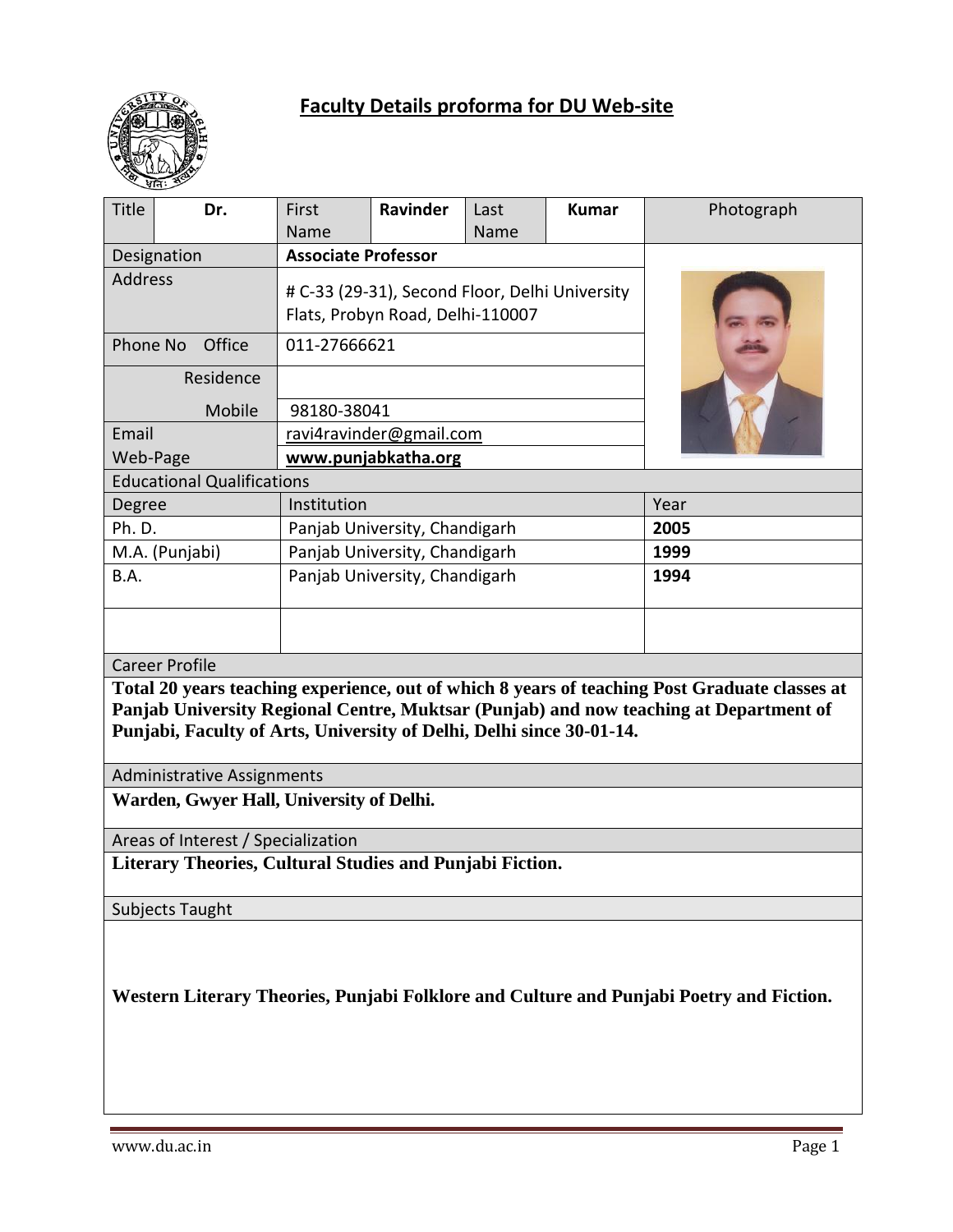Research Guidance

#### **M. Phil. Dissertations supervised - 26**

**Ph.D. supervised - 02**

**Ph.D. under supervision – 05**

Publications Profile

#### **Books :**

- **1. Aurat Te Dalit-Hashiagat Parvachan : Nav-Itihasvadi Paripekh** (Theory and Practice of New Historicism, Subaltern Studies, Feminism and Dalitism), Lokgeet Parkashan, Chandigarh, *2005.*
- **2. Sahit Nav-Sidhant : Purabvaad Ton Qaumvaad Tak (Editor)** (New Literary Theory : Post Colonialism, Post Modernism, New Historicism, Subaltern Studies, Negritude and Nationism), Lokgeet Parkashan, Chandigarh, *2005.*
- **3. Rachna-Virachna : Sidhant Ate Vihar (Deconstruction : Theory and Practice)** Lokgeet Parkashan, Chandigarh, *2007* (Financially Assisted by CIIL, Mysore, Ministry of HRD, Government of India).
- **4. Punjabi Koshkari : Chanotian Ate Sambhavnawan (Editor)** (Punjabi Lexicography : Challenges and Possibilities), Lokgeet Parkashan, Chandigarh, *2007* (Financially Assisted by CIIL, Mysore, Ministry of HRD, Government of India).
- **5. Navelkar Mitter Sain Meet : Samvaad Dar Samvaad (Co-Editor with Dr. S. Tarsem)**  (Novelist Mitter Sain Meet: A Series of Dialogue), Mata Bhagwanti Shit Sewa Samti, Malerkotla, *2008.*
- **6. Ik Kahani : Dus Dishawan (Editor)** (Ten different analytical perspectives of a single short story 'Qatal' by ten renowned critics), Chetna Parkashan, Punjabi Bhawan, Ludhiana, *2010.* (Financially Assisted by CIIL, Mysore, Ministry of HRD, Government of India).
- **7. Do Bhainan (Editor)** (A Novel by Rabinder Nath Tagore), Panjabi Sahit Akademi, Panjabi Bhawan, Ludhiana, 2011.
- **8. Baldev Singh Dhaliwal Da Kahani-Birtant Yatharth Ate Kamna Da Sanvad (Editor),**  Lokgeet Parkashan, Chandigarh, *2*011.
- **9. Aajube (Translator)** (A novel by Laxmi Khanna 'Suman' translated from Hindi to Punjabi), National Book Trust, INDIA, New Delhi, 2011.
- **10. Kisani Jeevan Di Punjabi Kahani (Editor)**, National Book Trust, INDIA, New Delhi, 2014.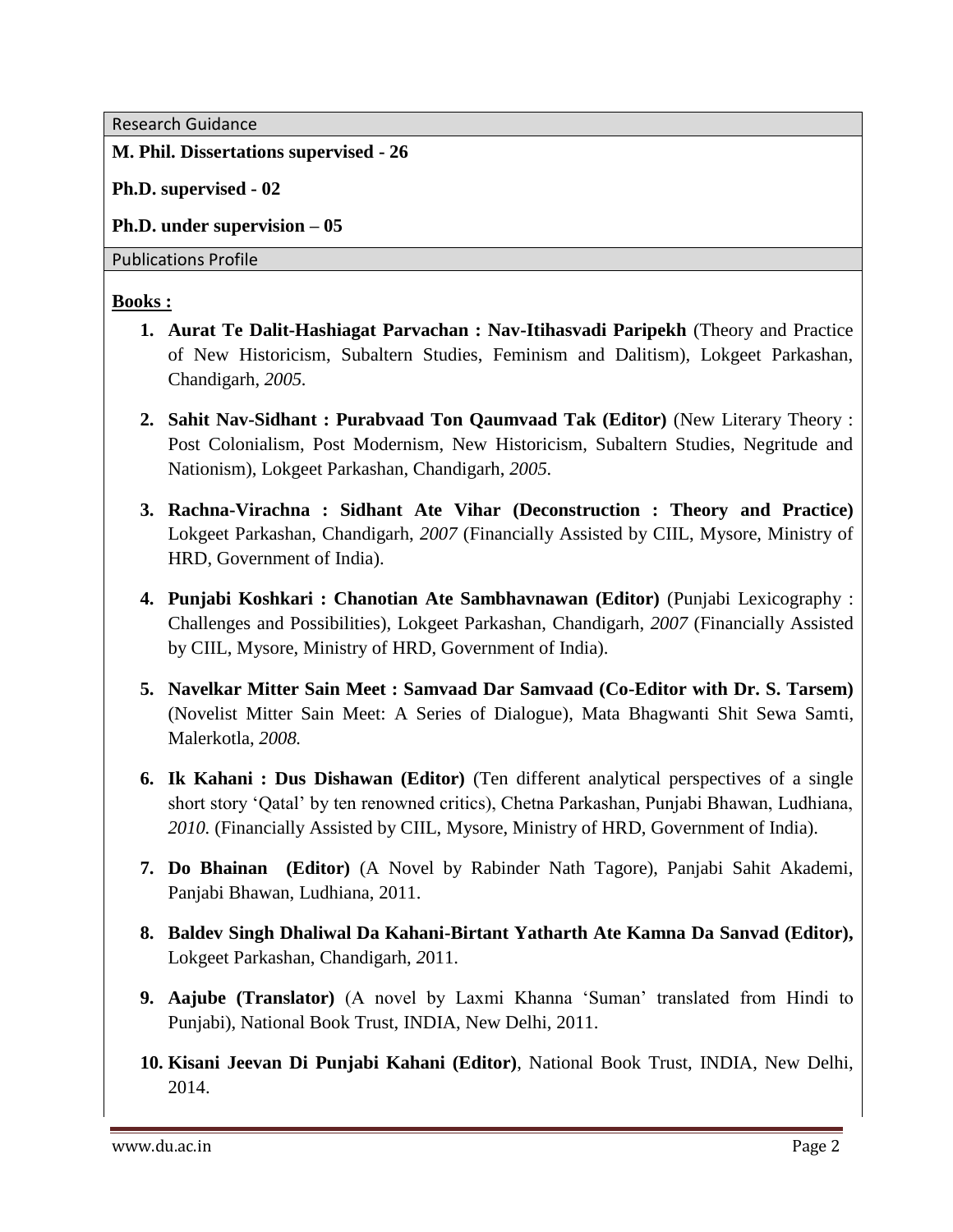**11. Eh Gali Vikaoo Nahi (Translator)** (A sahitya akademi award winning Tamil novel Samudaya Veethi written by Naa. Parthasarthy translated from Hindi to Punjabi), Sahitya Akademi, New Delhi, 2016.

## **Major Research Papers Published:**

- 1. **Ikiveen Sadi Vich Punjabiat De Sanmukh Chanotian De Sambhavi Hal,** Shabad (An International Quarterly of Literature, Art and Culture), January-March, 2017.
- 2. **Tanaz, Trasdi, Hosle ate Sangarsh Dee Gatha : Lahe Hoe**, Pawan Prinda Da Kalmi Safar, Pulangh Prakashan Barnala (In association with Twentyfirst Century Publications, Patiala), 2016
- 3. **Kahanikar Deol De Katha Drishti ate Punjabi Sahit Sabhiyachar,** Pratimaan, October-December, 2016.
- 4. **Punjabi Bhasha, Sahit Ate Sabhiyachar : Vartman ate Bhvikh,** Kahani Dhara, October-December, 2016.
- 5. **Harcharan Singh De Katha Dristi,** Aabru, October-December, 2016.
- 6. **Punjabi Bhasha, Sahit Ate Sabhiyachar : Samkali Sathiti ate Bhivikmukhi Sambhavnavan,** International Journal of Punjabi Literature, Vol. 1, December, 2015.
- 7. **Anhoian nu hoian vich tabdeel karan dee khaish: Gurdial Singh Da Katha Jagat** (A Refereed Research Journal of Punjabi Studies), Gost, October-March, 2015.
- 8. **Gadar Lehar Ate Is Kav Dee Sabhiyacharak Bhoomika Ate Samkali Sarthakta,** Samdarshi, *January-February, 2015.*
- 9. **Antonio Gramsci,** Punjabi University Sabhyachar Patrika (Sabhyachar Vigayani Vishesh Ank), Vol. 14, January, 2015.
- 10. **Ajoki Punjabi Kahani : Sarokar ate Sandarbh,** Parkh (Research Journal of Punjabi Language and Literature), Vol. 1, January-June, 2013.
- 11. **Globally Paripekh Vich Ajoki Punjabi Kahani De Bhvikhmukhi Drishtikon,** Globally Paripekh Vich Punjabi Bhasha Vikas De Bhvikhmukhi Drishtikon, Publication Bureau, Punjabi University, Patiala, 2013.
- 12. **Punjabi Kahaniyian,** Goonj (Hindi Monthly) (Bhartiya Bhashayee Sahitya Issue), New Delhi, April-May, 2013.
- 13. **Parvasi Punjabi Kahani De Naveny Pasar,** Alochana, *April-September, 2012.*
- 14. **Ajoki Punjabi Kahani Vich Dalit Chetna De Naveny Pasar,** Punjabi Bhasha Vikas De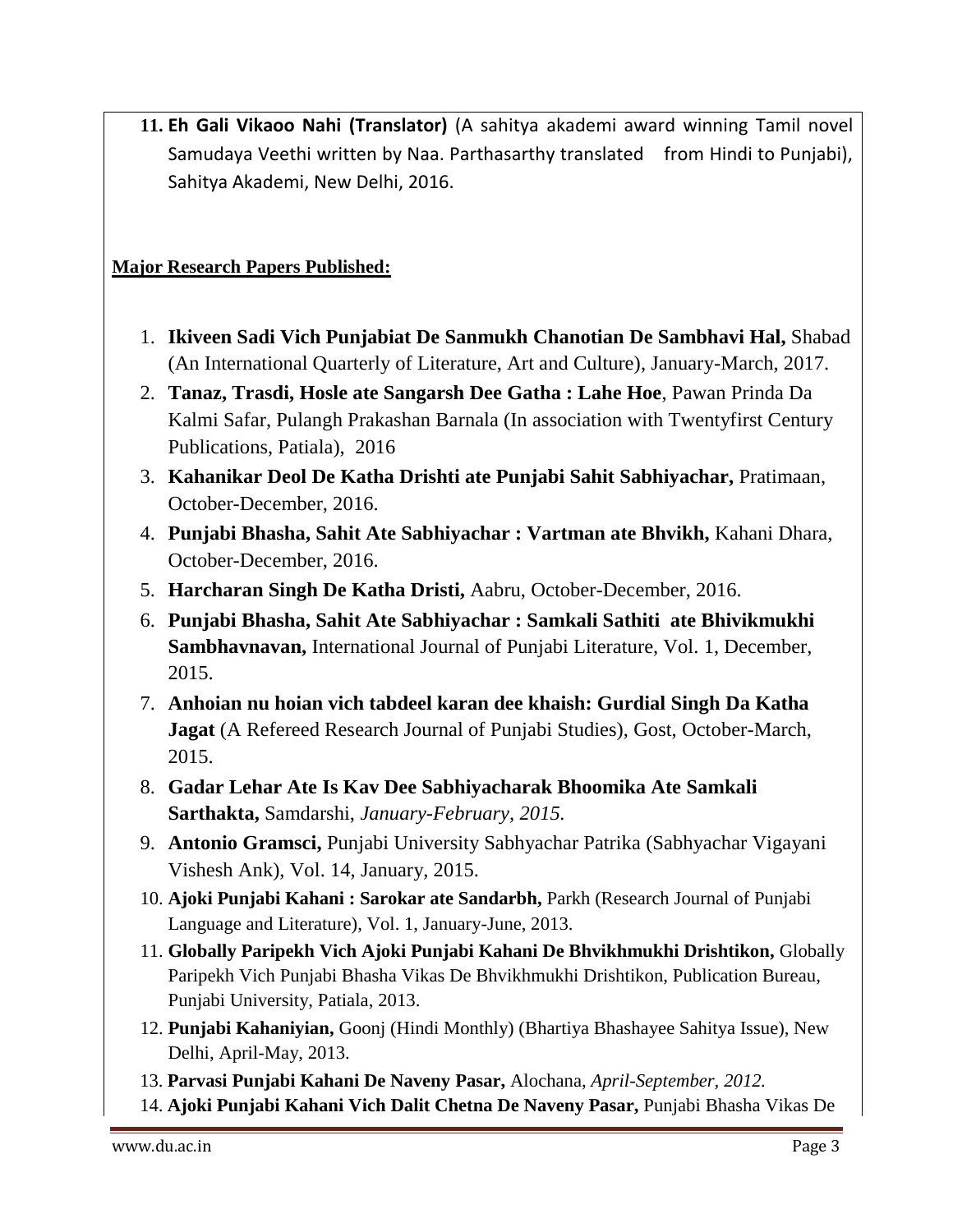Naven Pasar, Publication Bureau, Punjabi University, Patiala, 2012.

- 15. **Kahani Masaaj: Path Moolak Adhiyan**, Samdarshi, *September-October, 2011.*
- 16. **Farangian Dee Nuh : Female Diasporic Anubav Da Parvachan,** Sheeraza, *March-April,2011.*
- 17. **Samkali Punjabi Sahit : Sandarbh Ate Sarokar, [www.panjabialochna.com](http://www.panjabialochna.com/) , May, 2010.**
- 18. **2009 Dee Punjabi Kahani : Sandarbh Ate Sarokar,** Nawan Zamana, *27 December, 2009.*
- 19. **Media, Bazarvad Ate Sabhiyacharik Roopantaran,** Alochana, *January-March, 2009.*
- 20. **Saal 2008 Dee Punjabi Kahani,** Nawan Zamana, *December 28, 2008.*
- 21. **Samwad De Suhaj Da Ehsas : Samlingkta Da Monologue – Oh Te Mein,** Lakeer, *July-December, 2008.*
- 22. **Chintan, Chetna ate Vichardhara de darvajian nu kholan da mudai-Band Darvaje Da Birtant,** Sheeraza, *July-August,2008.*
- 23. **Sade Sabhiachar Sbandhi Bhumukhi Chetna Jagon Wala Birtant-Qatal,** Shabad, *January-June, 2008.*
- 24. **Takhi Ton Ve Wadh Jehreeley Nagaan Dee Kahani – Takhi,** Lakeer, *January-March, 2008.*
- 25. **Prasthiti, Manukh Ate Hond Da Tekona Parvachan : Nasalghat,** Nazria, *April-June, 2007.*
- 26. **Heer Waris De Samvadi Saroop Da Mahatav,** Khoj Patrika (Waris Shah Vishesh Ank 66), March, 2007.
- 27. **Puran Singh Kav : Samkali Chintan De Sandarbh Vich,** Samdarshi, *February-March, 2007.*
- 28. **Makri-2 Dee Lorh,** Lakeer, *April-June, 2006.*
- 29. **Dalit Sahit, Dalit Chetna te Dalit Nari,** Shabad, *October-December, 2005.*
- 30. **Antra Da Punar Sirjan,** Lakeer, *January-March, 2003.*

Conference Organization/ Presentations (in the last three years)

### **Coordinated/Directed Events**

- 1. Coordinated Seminar on 'Dialogue, Otherness and Ethics: Theoretical Perspective', (25-26 February, 2015), Delhi University, Delhi.
- 2. Coordinated Prof. S.S. Noor Memorial Lecture (11 March, 2015), Delhi University, Delhi.
- 3. Coordinated National Seminar on ' Multiculturalism, Identity Crisis and Punjabi Literature' jointly organized by Sahitya Akademi, Delhi and Department of Punjabi, University of Delhi, held on 22-23 September, 2016.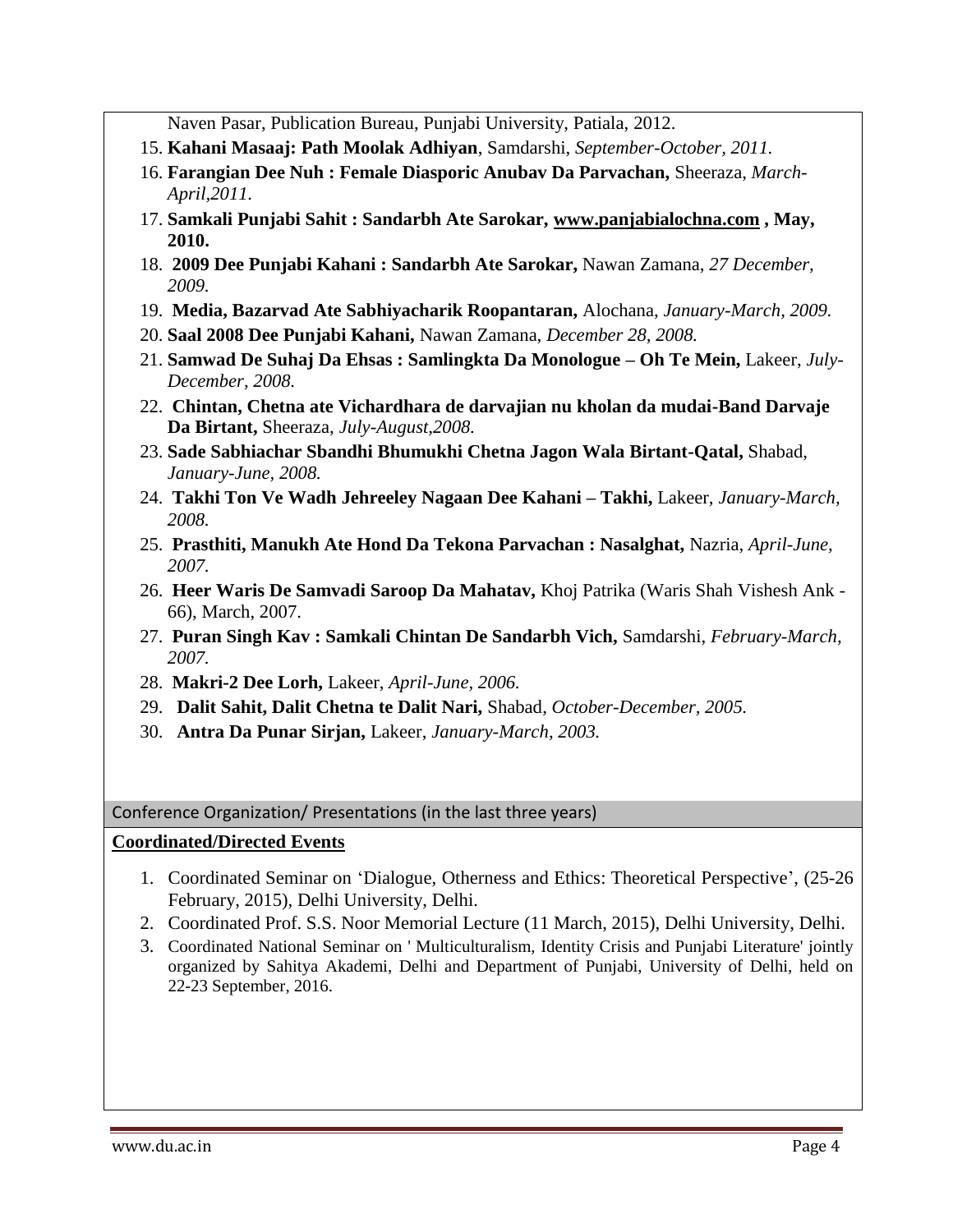**Key Note Addresses/Research Papers Presented & Sessions Presided At International Seminars/Conferences – 10**

- 1. **India – Delhi, Linguistic & Cultural Relationship Between Urdu And Punjabi, Presided over a session** in a Two-Days International Seminar organized by Department of Punjabi, Dyal Singh Evening College, New Delhi and National Council For Promotion of Urdu Language held at New Delhi, 27-28 March, 2017.
- 2. **India – Moga, Punjabiat : Vartmaan Ate Bhavikh***,* A **Key Note Address** in an International Semiar, organized by Sant Baba Bhag Singh Memorial Girls College, Sukhanand (Moga) in collaboration with Sahitya Akademi (National Academy of Letters), New Delhi and Department of Punjabi, University of Delhi held at Sukhanand (Moga), 22-23 March, 2017.
- 3. **United States of America -** A Keynote Address delivered at 'International Punjabi Literature, Culture and Language Conference**,** held at California State University Fresno, California, USA, June 4 -5, 2016.
- 4. **Canada – Brampton, Punjabi Bhasha, Sahit ate Sabhiyachar : Vartman ate Bhvikh,**  A Key Note Address delivered at **'World Punjabi Conference 2015'** organized by Kalm Language Development Foundation ,Brampton, Toronto, Canada, 13-14 June, 2015.
- 5. **India – Moga,** *Ajoki Punjabi Kahani : Sarokar Ate Sadarbh,* A Key Note Address in a National Semiar, organized by Sant Baba Bhag Singh Memorial Girls College, Sukhanand (Moga) in collaboration with World Punjabi Centre, Punjabi University, Patiala, held at Sukhanand (Moga), 15 March, 2013.
- 6. **India – Amritsar,** *Parvasi Punjabi Sahit De Sarokar,* Presented a paper as a key speaker in an **International Seminar** organized by Khalsa College, Amritsar, 23 February, 2013.
- 7. **India – Patiala,** *Globally Paripekh Vich Ajoki Punjabi Kahani De* **Bhvikhmukhi Drishtikon,** Presented at **'28th International Punjabi Development Conference'** organized by Department of Development of Punjabi Language, Punjabi University, Patiala, 01- 03 February, 2012.
- 8. **Canada - Toronto,** *Ajoki Parvasi Punjabi Kahani De Vishav Parsang Vich Naveny Pasar,* Presented at **'World Punjabi Conference 2011'** organized by Kalm Language Development Foundation , Toronto, Canada, 5,6&7 August, 2011.
- 9. **India – Patiala,** *Ajoki Punjabi Kahani vich Dalit Chetna De Naveny Pasar,* Presented at **'27th International Punjabi Development Conference'** organized by Department of Development of Punjabi Language, Punjabi University, Patiala, 31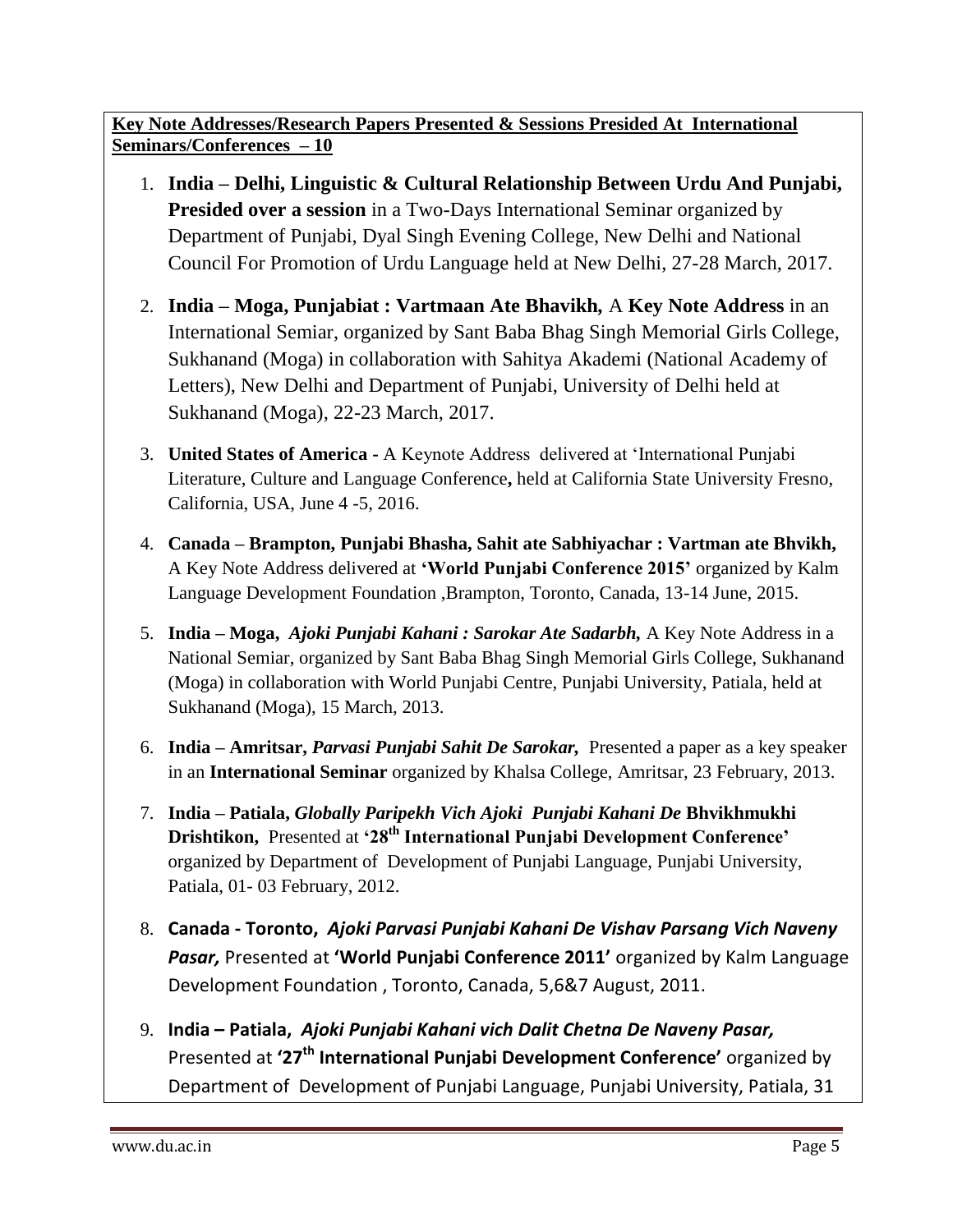January-2 February, 2011.

10. **India – Ludhiana,** *Ajoki Parvasi Punjabi Kahani De Naveny Masley,* Presented at **UGC Sponsored International Seminar** Organized by Govind National College Narangwal (Ludhiana) in Collaboration with World Punjabi Centre, Patiala, 9 November, 2010.

# **Research Papers Presented At National Seminars/Conferences – 22**

- **1.** Shahabad Markanda Samkali Punjabi Kahani : Globali Paripekh, Research Paper presented in a National Seminar, sponsored by Haryana Punjabi Sahit Academy and organized by Arya Kanya Mahavidyala , Shahabad Markanda, 11 March 2017
- **2. Kurukshetra – Anhoian nu hoian vich tabdeel karan dee khaish: Gurdial Singh Da Katha Jagat,** Research Paper presented in a National Seminar, organized by Department of Punjabi, Kurukshetra University, Kurukshetra, 07 November , 2016.
- **3. Delhi – Deol Dee Katha Drishti ate Sada Sahit Sabhiyachar,** Research Paper presented in a National Seminar, organized by Punjabi Academy, Delhi held at Bhai Vir Sahitya Sadan, New Delhi on 7 May, 2016.
- **4. Badal (Muktsar) Punjabi Sabhiyachar de sanmukh Chanotian,** Coordinated and presented a Research Paper in a two day National Seminar, organized by Sahitya Akademi (National Academy of Letters) and Dasmesh Girls College of Education, Badal (Muktsar), held at Badal, April 28-29, 2016.
- **5. Delhi – Punjabi Sabhiyachar nu Chanotian (Challenges to Punjabi Culture),** Research Paper presented in a National Seminar, organized by Department of Punjabi, University of Delhi held at Department of Punjabi, University of Delhi,16 March, 2016.
- **6. Bathinda – Harcharn Singh Dee Katha Drishti,** Research Paper presented in a two day National Seminar, organized by Sahitya Akademi (National Academy of Letters) and Baba Farid College, Bathinda, held at Bathinda, March 14-15, 2016.
- **7. Yaumna Nagar – Kaumantri Paripekh Vich Punjabi Bhasha, Sahit ate Sabhiyachar Da Vartman ate Bhavikh,** Research Paper presented in a two day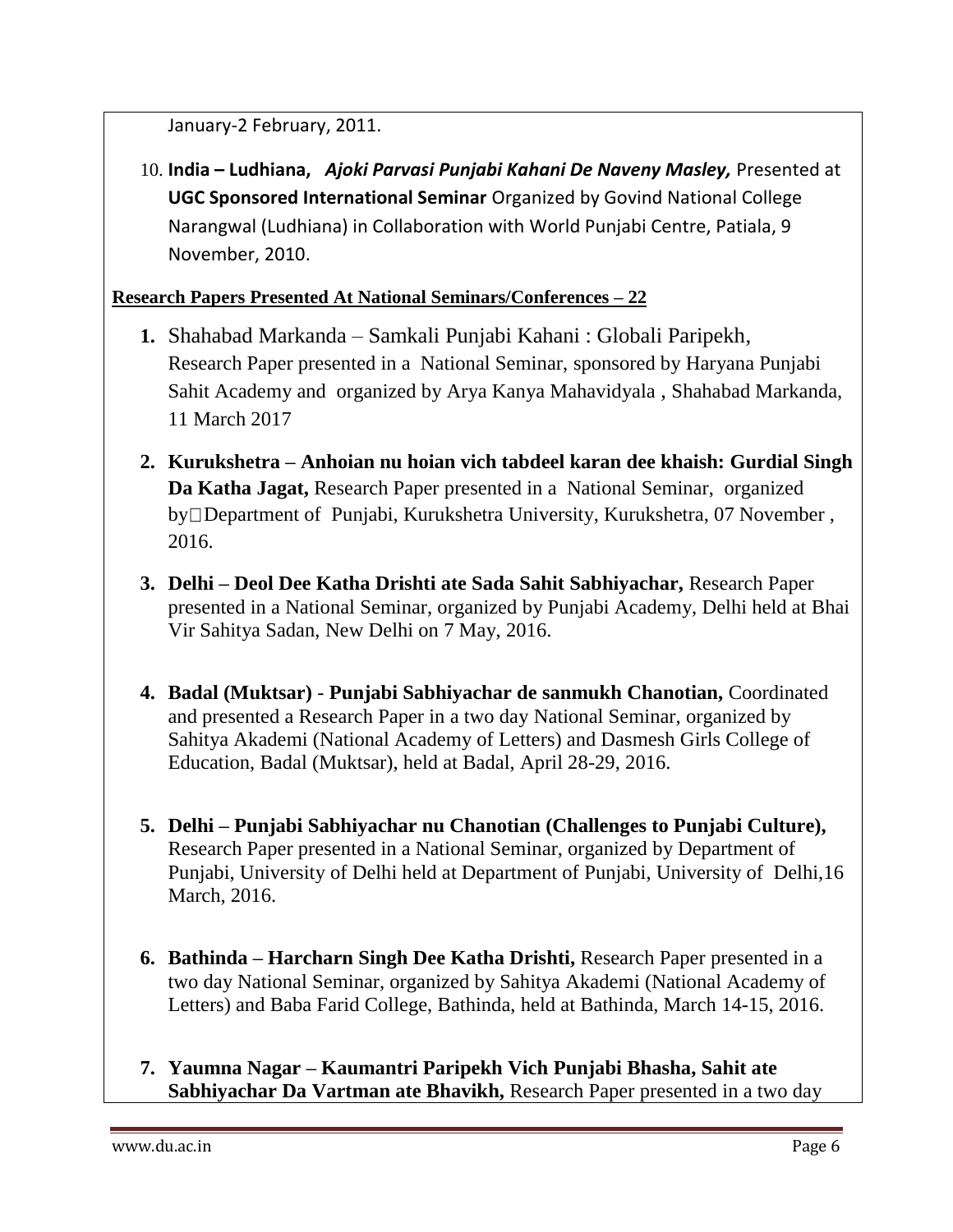National Seminar, organized by Post Graduate Punjabi Department, Guru Nanak Khalsa College, Yaumna Nagar sponsored by Department of Higher Education, Government of Harayana, held at Yaumna Nagar, March 9-10, 2016.

- **8. Moga- Punjabi Bhasha, Sabhiyachar ate Media : Antar Samvad,** Research Paper presented in a CDC Panjab University, Chandigarh sponsored National Seminar, organized by S.D. College for Women, Moga, 30 January, 2016.
- **9. Ludhiana Ikiveen Sadi Vich Punjabi Bhasha ate Sabhiyachar : Chanotian Ate Sambhavnawan,** Research Paper presented in a two day UGC sponsored National Seminar, organized by Gujranwala Guru Nanak Khalsa College, Ludhiana, 30 September and 1 October, 2015.
- **10.Chandigarh – Role of Language, Literature and Culture in Teaching,** Lecture delivered to Orientation Course participants at UGC Human Resource Development Centre, Panjab University Chandigarh, 18 August, 2015.
- *11.* **Delhi – Antonio Gramsci Chintan De Parmukh Sankalp : Sanvad Doojapan Ate Naitekta De Sandarbh Vich, (AYnqonIE gRwmSI icMqn dy pRmu``K sMklp : sMvwd, dUjwpn Aqy nYiqkqw dy sMdrB ivc)** Research Paper presented in a two day National Seminar, organized by Punjabi Academy, Delhi & Department of Punjabi, University of Delhi held at Department of Punjabi, University of Delhi, *25-26 February, 2015.*
- *12.* **Kolkata- Gadar Lehar ate Isde Kav De Sabhiyachark Bhoomika ate Samkali Sarthkta, (gdr lihr Aqy ies dy kwiv dI siBAwcwrk BUimkw Aqy smkwlI swriQkqw)** Research Paper presented in a two day National Seminar, organized by Sahitya Akademi (National Academy of Letters), held at Kolkata, *22-23 November,2014.*
- **13.Delhi – Imagining Pardes,** Participated as a speaker in 'Samanvay' IHC Indian Languages' Festival organized by India Habitat Centre, New Delhi, 6-9 November, 2014.
- **14.Delhi – Punjabi Sahit ate Anuvad, (pMjwbI swihq Aqy Anuvwd)** Paper Presented in a National Seminar, organized by Sahit Kendar, Department of Language, Punjab Bhawan, New Delhi, 12 September, 2014.
- **15.Allahabad – Punjabi Bhasha Ate Sanskriti Da Vilupat Hunda Mool Savroop, (pMjwbI BwSw Aqy sMsikRqI dw ivlupq huMdw mUl svrUp) Research Paper Presented in a National Seminar, organized by Uttar Pardesh Punjabi Academy, Lukhnow, 31 August, 2014.**
- **16.Kurukshetra – Yatharth, Kahani ate Kisani Jeevan Dee Navi Punjabi Kahani, ( XQwrQ, khwxI Aqy ikswnI jIvn dI nvIN pMjwbI khwxI) Research Paper presented in a National Seminar, organized by Department of Punjabi, Kurukshetra University, Kurukshetra, 26 April, 2014.**
- **17.Moga – Punjabi Vich Pustak Sabhiyachar : Vartman Sathiti Ate Bhvikhmukhi Sambhavana, (pMjwbI ivc pusqk siBAwcwr : vrqmwn siQqI Aqy**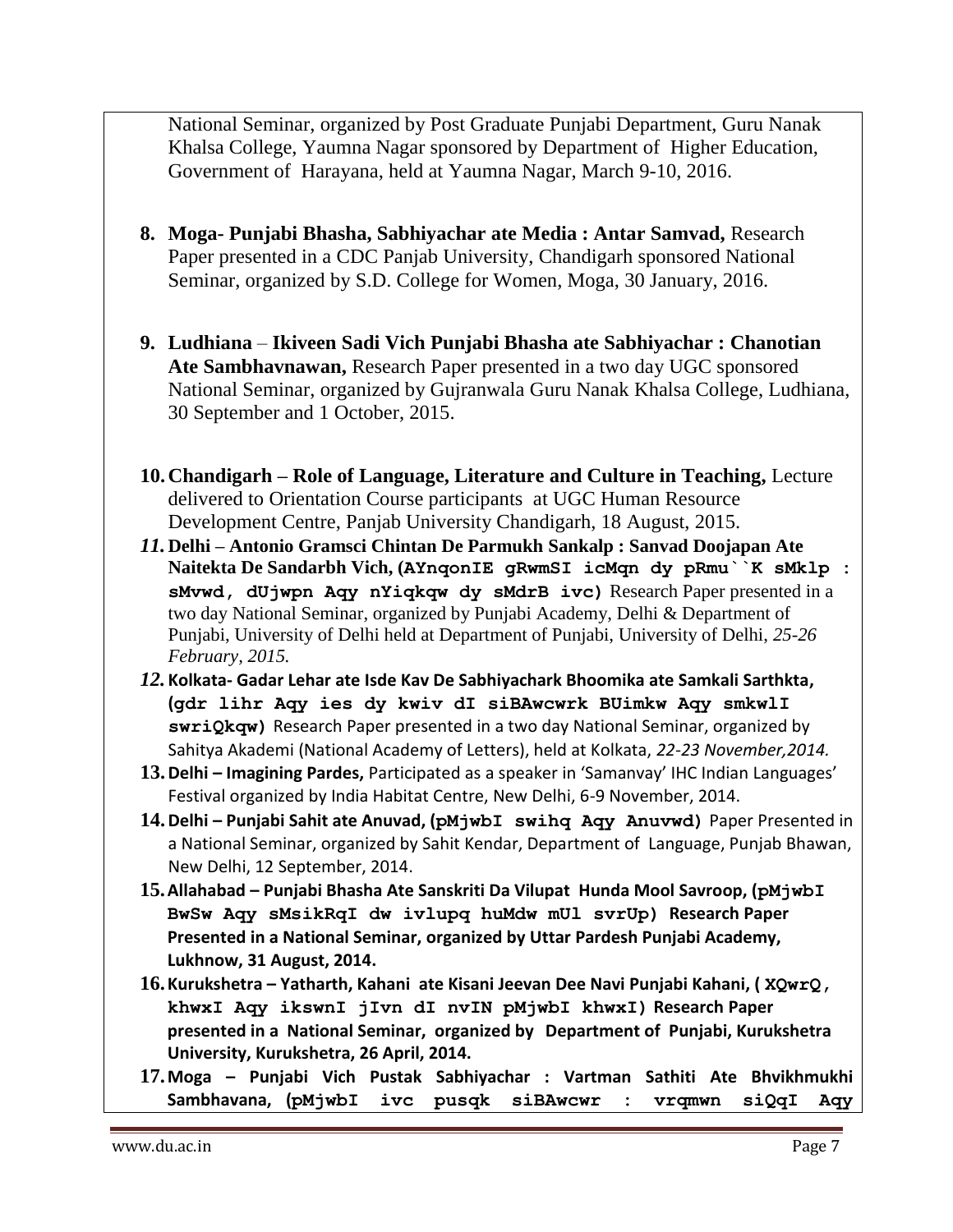**Biv`KmuKI sMBwvnwvW)** Research Paper presented in a National Seminar, organized by **National Book Trust, India** on the occasion of Moga Book Fair, 30 September, 2013.

- **18.Moga –** *Ajoki Punjabi Kahani : Sarokar Ate Sadarbh,* **(AjokI pMjwbI khwxI : srokwr Aqy sMdrB) A Key Note Address** presented in a National Semiar, organized by Sant Baba Bhag Singh Memorial Girls College, Sukhanand (Moga) in collaboration with World Punjabi Centre, Punjabi University, Patiala, held at Sukhanand (Moga), *15 March, 2013.*
- **19.Delhi** *Samkaleen Punjabi Kahani , (***smkwlIn pMjwbI khwxI**) Research Paper Presented in a 2-day National Seminar, organized by **Sahitya Akademi (National Academy of Letters),** held at Rabindra Bhawan, New Delhi, *15-16 February,2013.*
- **20.Delhi** *Parvasi PunjabiKahani De Navey Pasar* **(prvwsI pMjwbI khwxI dy nvyN pwswr)** *,* Research Paper Presented in a 2-day National Seminar, 'Parwasi Punjabi Sahit (Trans-National & Diasporic Context) at Sahitya Akademi, Ravindra Bhawan, New Delhi organized by **Punjabi Academy Delhi and Sahitya Akademi**, *04-05 January, 2013.*
- **21.Delhi Naveen** *Punjabi Kahani Ke Mudey* **(nvIN pMjwbI khwxI dy mu`dy)***,*  Research Paper Presented in a 2-day National Seminar, '*Issues in New Fiction* ' organized by **Sahitya Akademi (National Academy of Letters), All India Young Writers' Festival** on **4-5 October, 2012** at **Sahitya Akademi's Auditorium, Rabindra Bhavan, 35, Ferozeshah Road, New Delhi-110001**
- **22.Delhi** *Punjabi Kahani Ki Kahani ,* **(pMjwbI khwnI kI khwnI)***,* Presented in a three-day National Seminar, 'Katha Kathan - The Story of Short Stories in Indian languages' organized by **Sahitya Akademi (National Academy of Letters),** as a part of Sahitya Akademi's annual six-day Festival of Letters, held at Rabindra Bhawan, New Delhi, *16-18 February,2012.*

Research Projects (Major Grants/Research Collaboration)

Working on a Research Project of Punjabi Academy, Delhi (Govt. of Delhi) on Western Literary Thinker 'Antonio Gramsci'.

Awards and Distinctions

- **1. Bibi Swarn Kaur Purskar,** by Rozana Nawan Zamana and Bibi Swarn Kaur Trust, on March15, 2009.
- **2. Dr. Karmjit Singh Nav-Pratibha Alochna Purskar,** by Punjabi Sahit Kala Parishad and Navchetna Kala Manch , on November 28, 2010.

Association With Professional Bodies

- **Member,** Punjabi Advisory Board, Shitya Akademi (National Academy of Letters)
- **Member,** Executive Council, World Punjabi Congress (India Chapter).
- **Member,** Departmental Research Committee (DRC), University of Delhi, Delhi.
- **Life Member,** World Punjabi Congress (Indian Chapter).
- **Life Member,** Council for Teacher Education (CTE).
- **Life Member,** Punjabi Sahit Academy, Ludhiana.